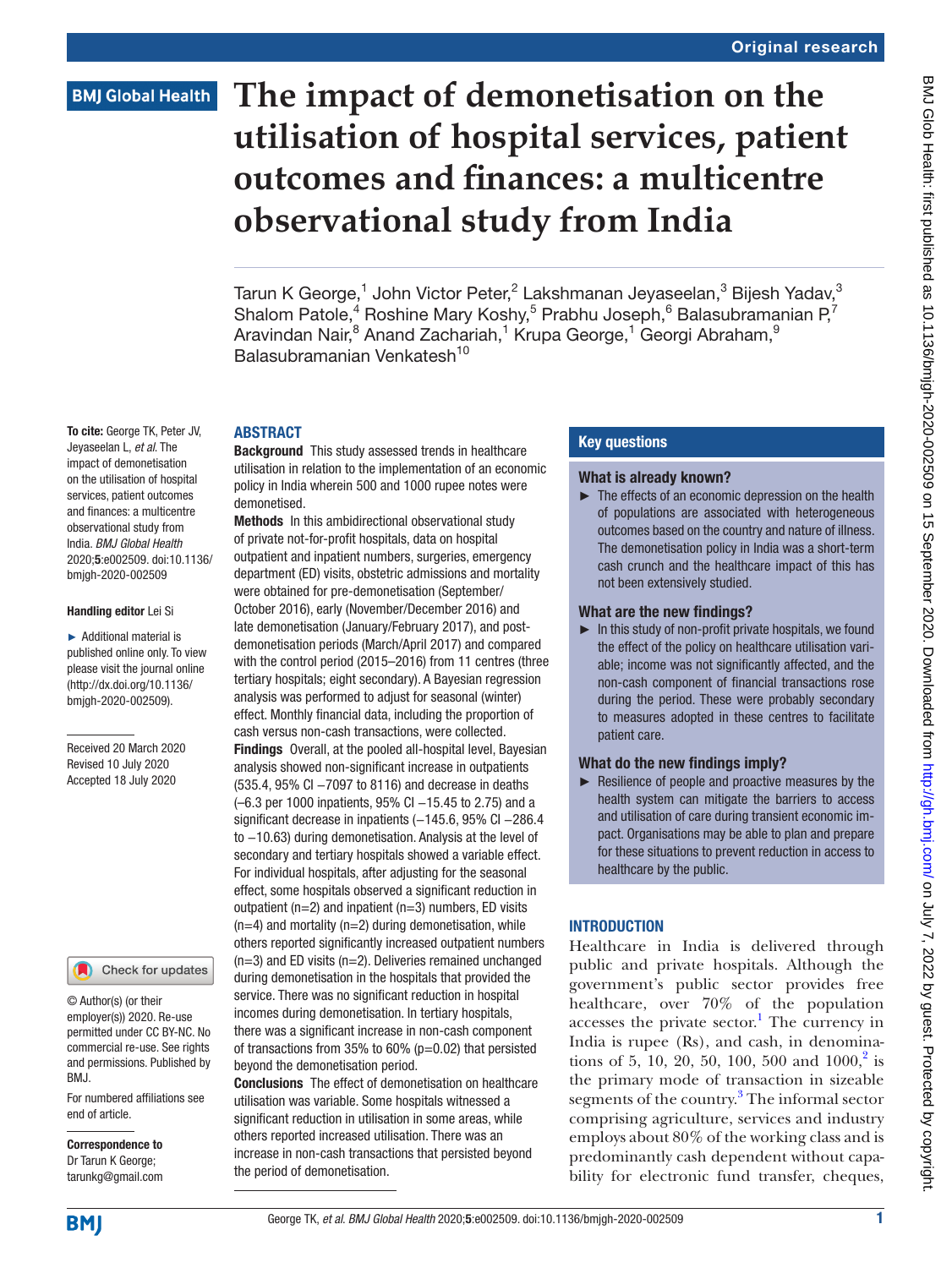#### BMJ Global Health

debit or credit card services.<sup>3</sup> On 8 November 2016, at 20.15 local time, through an unscheduled live televised address, the government withdrew the legal tender status (demonetised) for the 500 and 1000 rupee notes.<sup>[4](#page-9-2)</sup> This was done with the intent of targeting the parallel 'black' economy. At the time, these were the highest denomination notes, and 86% of the value of circulating cash was in these two denominations.<sup>56</sup> The populace was allowed to deposit or exchange their devalued currency for other denominations in the banks until 30 December 2016, and the use of cashless transactions was encouraged. Certain essential services, such as public hospitals and petrol outlets, were exempt from this legislation.<sup>7</sup> Purchase of medications was also permitted with the old notes until the midnight of 15 December 2016.<sup>7</sup>

The demonetisation drive is believed to have impacted India's informal economy—agricultural, construction workers, small business outlets and shops, potentially affecting the lives of about 400 million people who are predominantly poor.[8 9](#page-9-5) During the ensuing days and weeks, hardships faced by people were reported in the newspapers and media outlets. These included the inability to reach hospitals during an emergency, an increase in the number of cases of myocardial infarctions, mental anguish and deaths. Anecdotal reports of significant depressive and anxiety disorders were reported and these were observed in the population seemingly not directly linked to black money.<sup>[10](#page-9-6)</sup> Once in the hospital system, the acquisition of drugs and payment of bills were also difficult due to non-availability of cash and the low prevalence of digital transactions.<sup>10-12</sup> However, other reports based on interviews with patients, physicians and pharmacists did not suggest an adverse impact on healthcare delivery, prompting calls from public health experts and commentators for a systematic evaluation of the effects of this monetary policy.<sup>[13](#page-9-7)</sup>

Unlike major and lasting economic crises such as the 2008 global financial crisis that demonstrated heterogeneous effects on health, particularly with increased suicides and deterioration in mental health, demonetisation was a sudden short-term economic cash crunch for a few months.<sup>14</sup> Published literature shows that recessioninduced unemployment and income decline are associated with poor mental well-being, mental disorders and ultimately increased suicides.<sup>15 16</sup> The 2008 financial crisis had heterogeneous effects on other health outcomes, and the 1997 Asian financial crisis was associated with reduced household health expenditure and healthcare utilisation[.14 17 18](#page-9-8) Although demonetisation was not a lasting economic crisis, in a healthcare system which is predominantly cash based, this could have had significant health consequences. However, the effects of such a policy on healthcare utilisation in India have not been evaluated in a systematic manner.

The aim of the study was to determine the hospitalbased impact of demonetisation on utilisation of health services, mortality and financial implications. We hypothesised that, compared with the corresponding months

in the previous year, the period of demonetisation and remonetisation (between November 2016 and February 2017) would witness decreased hospitalisation rates, outpatient attendance, elective surgeries, antenatal and emergency visits. Delayed presentations to hospital during the demonetisation period would be reflected in worse outcome such as increased mortality. On the financial aspect, we expected that there would be a drop in income with an increase in the proportion of non-cash transactions during the demonetisation period.

#### **METHODS**

We conducted an ambidirectional observational study with serial measurements for the relevant variables. We collected data prior to the event of interest and prospectively to ascertain the effect of demonetisation on the variable of interest.

#### Participating centres

The study was led by a tertiary, not-for-profit, teaching hospital in South India. Eleven institutions (all private and non-profit institutions) that run 15 centres (primary, secondary or tertiary healthcare hospitals) were invited to participate, based on prior collaborative affiliations with the lead-centre, regional representation and availability of electronic repository of data. Of these, one tertiary-care teaching hospital declined to participate as it could not obtain regulatory approvals and three hospitals (one tertiary, two secondary) were unable to provide data by the predetermined deadline. The characteristics of the hospitals are provided in [online supplementary](https://dx.doi.org/10.1136/bmjgh-2020-002509) [appendix 1.](https://dx.doi.org/10.1136/bmjgh-2020-002509)

#### Study period

The demonetisation period (2016–2017) was divided into four: the pre-demonetisation (September/October 2016), early demonetisation (November/December 2016), late demonetisation (January/February 2017) and post-demonetisation (March/April 2017) periods. The *pre-demonetisation* period (viz., September and October 2016) was taken as the 2 months preceding the announcement of demonetisation. The *early demonetisation* period was chosen until December 2016 since cash crunch was maximal during this time and new notes were scarce. The *late demonetisation* period was the time when although new notes were available, there was a demand–supply mismatch until late February 2017 in most places, except the major metropolitan cities. The *post-demonetisation* period (March and April 2017) was the period when sufficient quantity of new currency was available to all. To account and adjust for seasonal variation, the corresponding period in the previous year (2015–2016) was taken as the control period and divided as control periods 1 to 4.

#### **Data**

All centres were requested to provide monthly data of the number of outpatients, inpatients, surgeries, obstetric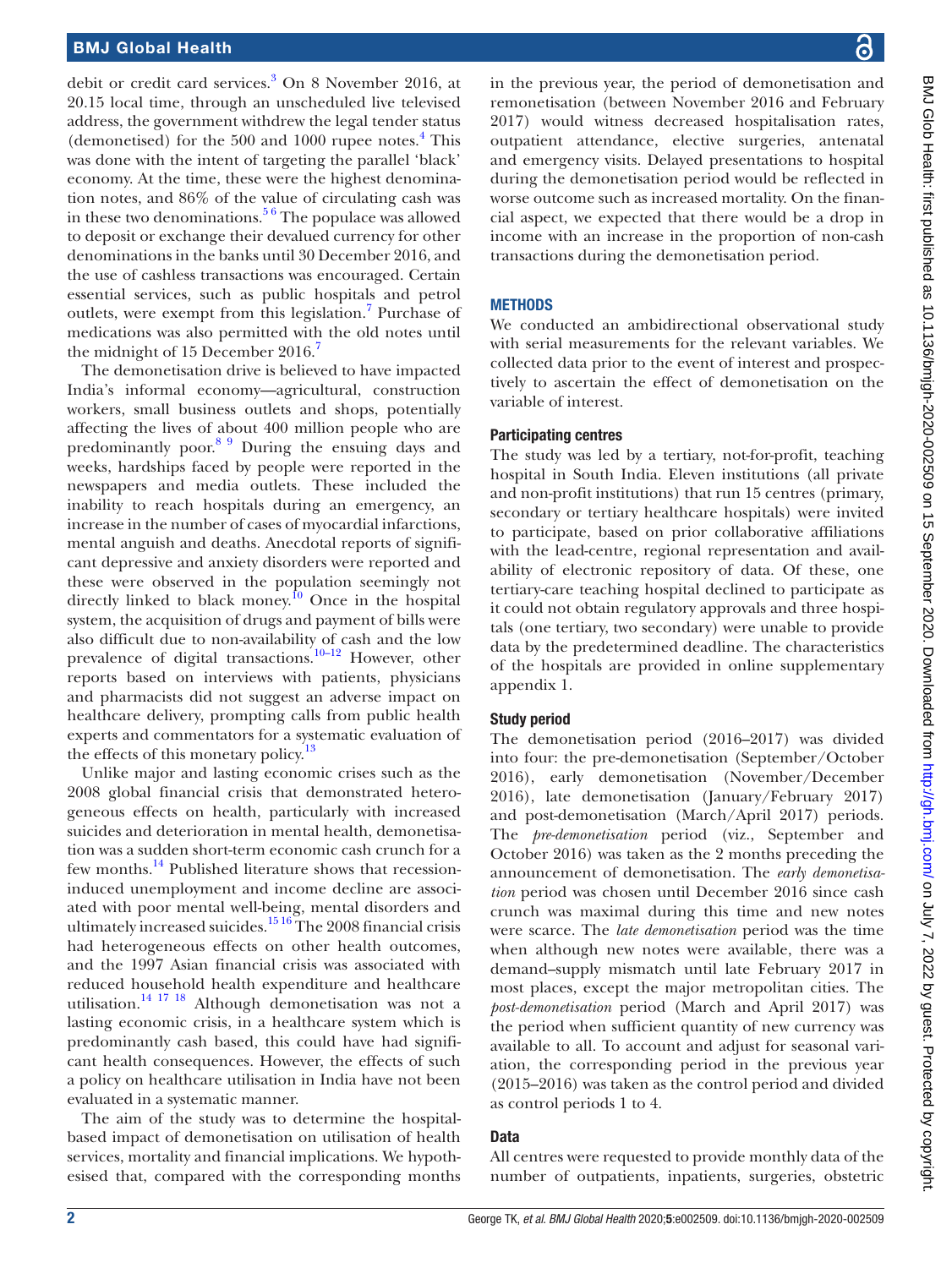visits, deliveries, emergency visits and hospitals deaths. In addition, we collected monthly financial details of total income and the proportion of cash and non-cash payments (cheque, bank transfer, electronic transactions). Since the breakdown of specialty-specific (eg, ophthalmology, psychiatric, cardiology) or nationality-specific (local vs foreign) patient data was not available from most participating hospitals, these details were collected post hoc from the lead centre. Foreign (overseas) patients were those patients who were resident outside India and holding a passport other than that issued by the Republic of India. At the outset, data were collected for the two 8-month periods outlined above. However, it became evident that seasonal trends may play a significant role in the interpretation of data. Thus, additional post hoc analyses were undertaken from the lead centre using data from over 4.5 years to assess the effect of time and season on patient numbers and mortality. It was not possible to obtain these data from all the other participating centres for this period. We defined winter months as November, December, January and February. Data from participating hospitals were entered into data abstraction forms by the primary investigator, anonymised, reorganised as a single Excel file and provided to the statisticians at the lead centre for analysis.

#### Statistical analysis

All rates were expressed in terms of per 1000 inpatients (IPs) or outpatients (OPs). IP and OP numbers were reported as actual numbers. The mean and SD for each of the 2 monthly periods were computed. The predemonetisation phase (September/October 2016) was taken as the reference period. The subsequent phases of early, late and post-demonetisation periods were compared with this reference period using t-test. Similar comparisons were performed for the control periods. The results were presented as pooled all-hospital, tertiary and secondary hospitals and data of individual hospitals. Since there were multiple comparisons, Bonferroni correction was applied, and p<0.02 was considered as significant.

Analysis of financial data included change in income during the demonetisation periods and the proportion of cash and non-cash transactions. For the financial data, since the data on total income had a skewed distribution, the data were log-transformed and analysed using a generalised linear model.

To adjust for the seasonal effect and the hospital characteristics (interaction between hospitals and log of number of beds and hospitals and log of number of doctors, and teaching status) during the demonetisation period and to get robust 95% credible intervals, Bayesian regression was done using WinBUGS software. The priori information for regression coefficients was based on normal priors. This was done for pooled all-hospital, secondary, tertiary and individual hospitals. A Bayesian regression analysis was also done for post hoc hospital data from the lead centre and an interrupted time series



<span id="page-2-0"></span>Figure 1 Regional distribution of the hospitals in various states in India.

analysis for the non-cash financial trends. Interrupted time series analysis was performed for data on foreign patients. We also analysed post hoc, pharmacy data from the lead centre and its four affiliated secondary centres for a 5-year period from January 2015 to assess if the lack of cash affected the purchase of medications. The data were double-checked by the statisticians to assess transcription errors. The analysis was done using SPSS V.25.0 and STATA V.15.

#### Patient and public involvement statement

The study was initiated to assess the difficulties faced by people during the demonetisation period. The authors represented from the various hospitals were aware of ongoing patient struggles and made contributions towards the design and analysis of the reports. We also had an economist and other members of society who provided input on the design and interpretations of the results. There were no patients directly recruited or involved in the development of the research question. We plan to disseminate relevant aspects of the study through media outlets and academic forums.

#### RESULTS

Data were obtained from 11 participating centres that included primary  $(n=1)$ , secondary  $(n=7)$  and tertiary (n=3) healthcare centres ([online supplementary](https://dx.doi.org/10.1136/bmjgh-2020-002509) [appendix 1\)](https://dx.doi.org/10.1136/bmjgh-2020-002509) from four geographical regions ([figure](#page-2-0) 1), namely, South (n=8), Central, East and North (n=1 each) of India. For the purpose of the analyses, primary and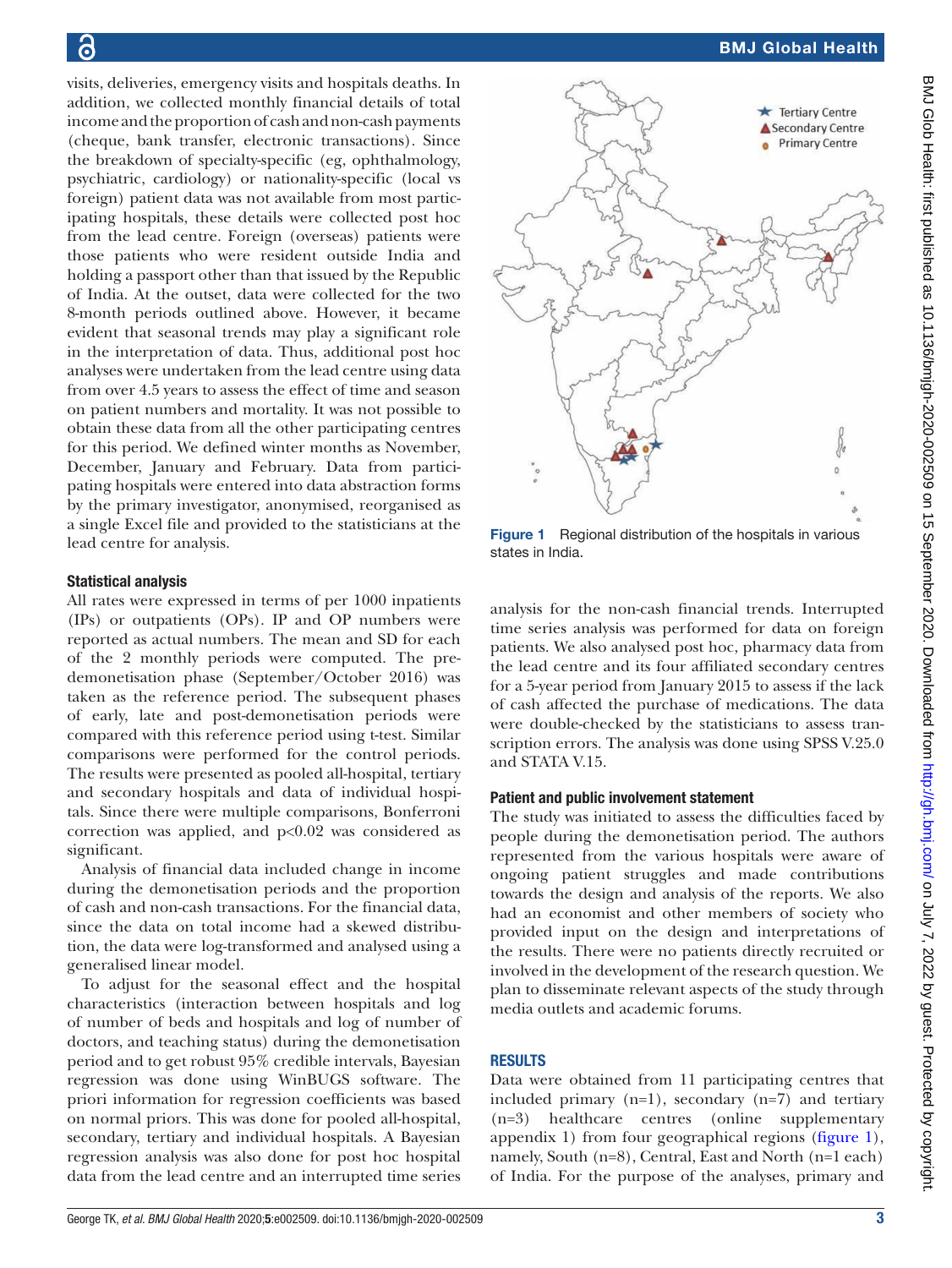

<span id="page-3-0"></span>Figure 2 Analysis of pooled data of all participating hospitals. The demonetisation period was taken from September 2016 to April 2017 and this was divided into four: the pre-demonetisation period (viz., September and October 2016) being taken as the 2 months preceding the announcement of demonetisation. November 2016 and December 2016 was the early demonetisation period, January 2017 and February 2017 was the late demonetisation period, and March 2017 to April 2017 was the postdemonetisation period. The control period was taken as September 2015 to April 2016. (A) mortality rate, (B) surgery rate, (C) obstetric rate, (D) accident and emergency rate, (E) delivery rate, (F) totaloutpatients and (G) total inpatients. Rate calculations were for every 1000 outpatients for obstetric (OB) rate and accident and emergency (Acc&Emg) rate and per 1000 inpatients for surgery and delivery rates. Total outpatients (OP Total) and total inpatients (IP Total) are actual numbers.

secondary centres were clubbed together. All hospitals were not-for-profit private institutions.

#### Pooled analysis

In the all-hospital pooled data, monthly comparison of the variables between the demonetisation (2016) and the control periods (2015) suggested that the number of IPs and emergency services were lower in November and December, and obstetric visits were higher in November ([figure](#page-3-0) 2). However, comparison of means between the reference pre-demonetisation period and the subsequent early, late and post-demonetisation periods did not show a significant difference in all the variables of interest in both the demonetisation and the control periods (data not shown). After adjusting for seasonal trends and hospital characteristics in the Bayesian analysis, the allhospital pooled data showed [\(table](#page-4-0) 1) a non-significant increase of 535.4 outpatients (95% CI −7097 to 8116) and a decrease in 6.32 deaths per 1000 IPs (95% CI −15.45 to 2.746) during demonetisation. There was a significant decrease of 145.6 IPs (95% CI −286.4 to −10.63). There was no significant difference in surgery, obstetric, delivery and emergency rates during the demonetisation or post-demonetisation periods ([table](#page-4-0) 1). We performed the difference in difference analysis for the pooled allhospital data between the pre-demonetisation and early demonetisation period and there was no significant difference noted.

Analysis of pooled secondary and tertiary centres showed a significant  $(p<0.04)$  reduction in delivery rate

in tertiary centres during the late demonetisation and post-demonetisation periods and a reduction in OP and IP numbers in secondary centres during demonetisation [\(online supplementary appendix 2\)](https://dx.doi.org/10.1136/bmjgh-2020-002509). However, similar reductions were seen during the preceding control periods also ([online supplementary appendix 2](https://dx.doi.org/10.1136/bmjgh-2020-002509)). However, after Bayesian analysis of tertiary and secondary hospital data [\(table](#page-4-0) 1), the following were significant: an increase in surgery rates by 37.1 (95% CI 2.65 to 71.94) during demonetisation period and 41.5 (95% CI 0.87 to 83.11) during the post-demonetisation period in tertiary hospitals and a decline in the mortality rate of 10.64 deaths (95% CI −20.69 to −0.6269) during the demonetisation period in secondary hospitals.

#### Individual hospital analysis

Bayesian regression analysis ([online supplementary](https://dx.doi.org/10.1136/bmjgh-2020-002509) [appendix 3](https://dx.doi.org/10.1136/bmjgh-2020-002509)) showed a heterogeneous and variable effect of demonetisation on healthcare utilisation. Some hospitals observed a significant reduction in OP (n=2) and IP ( $n=3$ ) numbers, ED visits ( $n=4$ ) and mortality ( $n=2$ ) during demonetisation, while others reported significantly increased OP numbers  $(n=3)$  and ED visits  $(n=2)$ . Delivery rate remained unchanged during demonetisation in the eight hospitals that provided the service [\(online supplementary appendix 3\)](https://dx.doi.org/10.1136/bmjgh-2020-002509).

#### Post hoc analysis

Data from the lead centre of 4.5 years ([online supple](https://dx.doi.org/10.1136/bmjgh-2020-002509)[mentary appendix 4\)](https://dx.doi.org/10.1136/bmjgh-2020-002509) corroborated the seasonal effect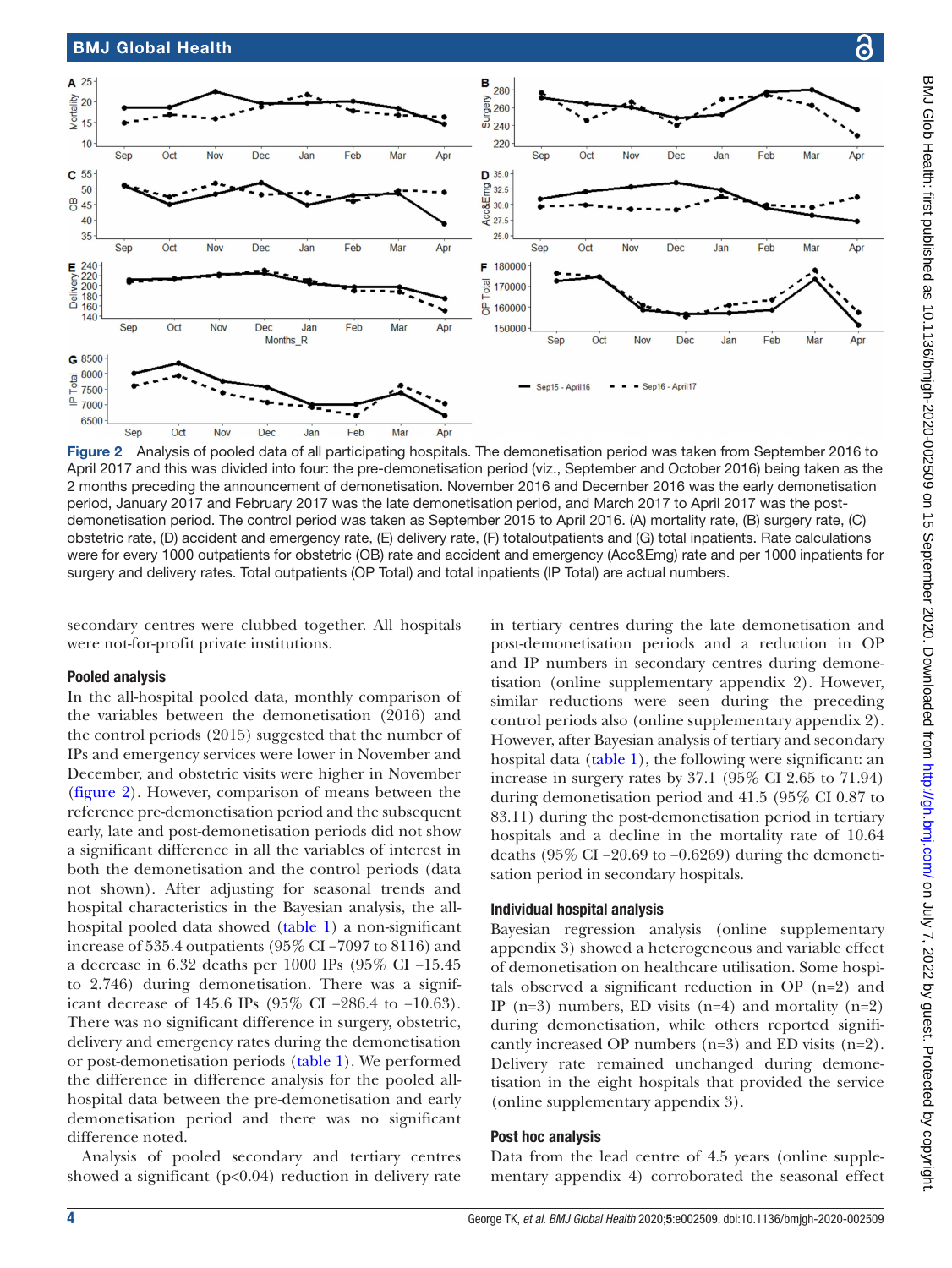<span id="page-4-0"></span>

| Adjusted Bayesian regression analysis for pooled data of all-hospitals, tertiary and secondary hospitals<br>Table 1 |                                         |                                 |                                  |  |  |  |  |
|---------------------------------------------------------------------------------------------------------------------|-----------------------------------------|---------------------------------|----------------------------------|--|--|--|--|
|                                                                                                                     | <b>All-hospitals</b><br><b>Tertiary</b> |                                 | <b>Secondary</b>                 |  |  |  |  |
| <b>Variables</b>                                                                                                    | Estimates (95% CI)                      | Estimates (95% CI)              | Estimates (95% CI)               |  |  |  |  |
| Outpatients                                                                                                         |                                         |                                 |                                  |  |  |  |  |
| Constant (average)                                                                                                  | $-9436$ ( $-16490$ to $-2305$ )         | $-30610$ ( $-466300$ to 395400) | $-12920$ ( $-23480$ to $-2355$ ) |  |  |  |  |
| Demonetisation                                                                                                      | 535.4 (-7097 to 8116)                   | 2770 (-1253 to 6833)            | $-244.9$ ( $-10380$ to 9859)     |  |  |  |  |
| Post-demonetisation                                                                                                 | $-896.3$ ( $-10090$ to 8421)            | 1061 (-3683 to 5917)            | $-1653$ ( $-13690$ to 10590)     |  |  |  |  |
| Winter                                                                                                              | $-2769$ ( $-9836$ to 4377)              | $-5678$ ( $-9357$ to $-1972$ )  | -1720 (-11180 to 7832)           |  |  |  |  |
| Inpatients                                                                                                          |                                         |                                 |                                  |  |  |  |  |
| Constant (average)                                                                                                  | 1188 (1034 to 1343)                     | $-2329$ ( $-437500$ to 425 300) | 1232 (1059 to 1405)              |  |  |  |  |
| Demonetisation                                                                                                      | $-145.6$ (-286.4 to $-10.63$ )          | $-171.6$ ( $-401.8$ to 61.28)   | $-120$ ( $-288$ to 51.39)        |  |  |  |  |
| Post-demonetisation                                                                                                 | $-139.8$ ( $-298.5$ to 20.36)           | $-176.3$ ( $-448$ to 101.7)     | $-108.6$ ( $-297.8$ to 83.04)    |  |  |  |  |
| Winter                                                                                                              | $-60.5$ ( $-191.9$ to 68.7)             | $-190.3$ (-401.2 to 22.25)      | $-3.44$ (-162.9 to 158.4)        |  |  |  |  |
| Mortality rate                                                                                                      |                                         |                                 |                                  |  |  |  |  |
| Constant (average)                                                                                                  | 26.08 (15.32 to 37.14)                  | $-12.63$ ( $-1963$ to 1934)     | 42.92 (32.39 to 53.63)           |  |  |  |  |
| Demonetisation                                                                                                      | $-6.32$ ( $-15.45$ to 2.75)             | 1.41 $(-2.50 \text{ to } 5.24)$ | $-10.64$ ( $-20.69$ to $-0.63$ ) |  |  |  |  |
| Post-demonetisation                                                                                                 | $-2.25$ ( $-13.2$ to 8.78)              | 2.51 (-2.04 to 6.94)            | $-4.94$ ( $-17.03$ to 7.52)      |  |  |  |  |
| Winter                                                                                                              | $6.10$ (-2.56 to 14.81)                 | 2.78 (-0.691 to 6.278)          | 8.1 (-1.49 to 17.77)             |  |  |  |  |
| Surgery rate                                                                                                        |                                         |                                 |                                  |  |  |  |  |
| Constant (average)                                                                                                  | 232.8 (194.1 to 272.8)                  | 50.22 (-1896 to 1946)           | 298.6 (254.3 to 342)             |  |  |  |  |
| Demonetisation                                                                                                      | 11.35 (-23.81 to 46.07)                 | 37.1 (2.65 to 71.94)            | $-4.685$ ( $-46.25$ to 37.41)    |  |  |  |  |
| Post-demonetisation                                                                                                 | $-2.061$ ( $-44.57$ to $41.22$ )        | 41.54 (0.87 to 83.11)           | $-30.1$ ( $-80.52$ to 21.34)     |  |  |  |  |
| Winter                                                                                                              | $-10.57$ ( $-43.2$ to 22.36)            | $-29.66$ ( $-61.18$ to 2.15)    | 0.92 (-36.43 to 40.02)           |  |  |  |  |
| Obstetric rate                                                                                                      |                                         |                                 |                                  |  |  |  |  |
| Constant (average)                                                                                                  | 245.9 (197.1 to 295.9)                  | 7.837 (-1939 to 1953)           | 230.8 (160.7 to 300.9)           |  |  |  |  |
| Demonetisation                                                                                                      | 18.98 (-26.98 to 64.5)                  | $-3.532$ ( $-17.48$ to 10.11)   | 31.81 (-43.18 to 107.4)          |  |  |  |  |
| Post-demonetisation                                                                                                 | 10.47 (-43.95 to 65.65)                 | 5.694 (-10.52 to 21.49)         | 13.42 (-73.46 to 101.9)          |  |  |  |  |
| Winter                                                                                                              | 6.515 (-36.14 to 49.63)                 | 9.567 (-2.82 to 22.02)          | 5.18 (-61.96 to 75.65)           |  |  |  |  |
| Delivery rate                                                                                                       |                                         |                                 |                                  |  |  |  |  |
| Constant (average)                                                                                                  | 629.1 (576.1 to 683)                    | $-23.99$ ( $-1973$ to 1888)     | 681.9 (614.8 to 749)             |  |  |  |  |
| Demonetisation                                                                                                      | $-10.53$ ( $-58.49$ to 36.34)           | $2.16 (-6.40 to 10.8)$          | $-17.69$ ( $-83.82$ to 48.84)    |  |  |  |  |
| Post-demonetisation                                                                                                 | -25.01 (-83.07 to 33.57)                | $-5.60$ ( $-15.7$ to 4.73)      | $-35.57$ ( $-115.4$ to 46.36)    |  |  |  |  |
| Winter                                                                                                              | 3.49 (-40.83 to 48.3)                   | $-3.77$ ( $-11.6$ to 4.12)      | 8.31 (-53.36 to 71.04)           |  |  |  |  |
| Accident emergency rate                                                                                             |                                         |                                 |                                  |  |  |  |  |
| Constant (average)                                                                                                  | 114.1 (99.37 to 129.1)                  | $-25.55$ ( $-1976$ to 1921)     | 125.3 (114.4 to 136.5)           |  |  |  |  |
| Demonetisation                                                                                                      | $-0.25$ ( $-11.36$ to 10.68)            | $2.50$ (-1.34 to 6.26)          | $-1.95$ ( $-11.17$ to 7.34)      |  |  |  |  |
| Post-demonetisation                                                                                                 | $-3.18$ ( $-16.21$ to 9.83)             | $2.04$ (-2.44 to 6.39)          | $-6.25$ ( $-16.94$ to 4.64)      |  |  |  |  |
| Winter                                                                                                              | $-0.21$ ( $-10.52$ to 9.86)             | $2.22$ (-1.2 to 5.65)           | $-1.60$ ( $-9.85$ to $7.08$ )    |  |  |  |  |

The above estimates of parameters are adjusted by the teaching status, interactions between hospital with log no. of beds and hospital with log no. of doctors. Constant is the mean value of all the months used in the analysis. This gives a reference to compare the change in the variables. 'Demonetisation' was between November 2016 and February 2017 (4 months) where the periods early and late have been clubbed together. 'Post-demonetisation' was March and April 2017. The winter months were taken as November, December, January and February of both demonetisation and control periods. Winter values represent the seasonal changes, and this is compared with the non-winter months. All rates are represented per 1000 inpatients. Rate calculations were per 1000 outpatients for obstetric rate and emergency rate, and per 1000 inpatients for surgery and delivery rates.

CI, credible intervals.

of significantly higher mortality and reduced OP attendance and IP numbers during winter, justifying the need to adjust for seasonal trends in the above analyses. It also

demonstrated that in the analysis of long-term trends, a significant increase in OP attendance and IP admissions and a significant reduction in mortality occurred over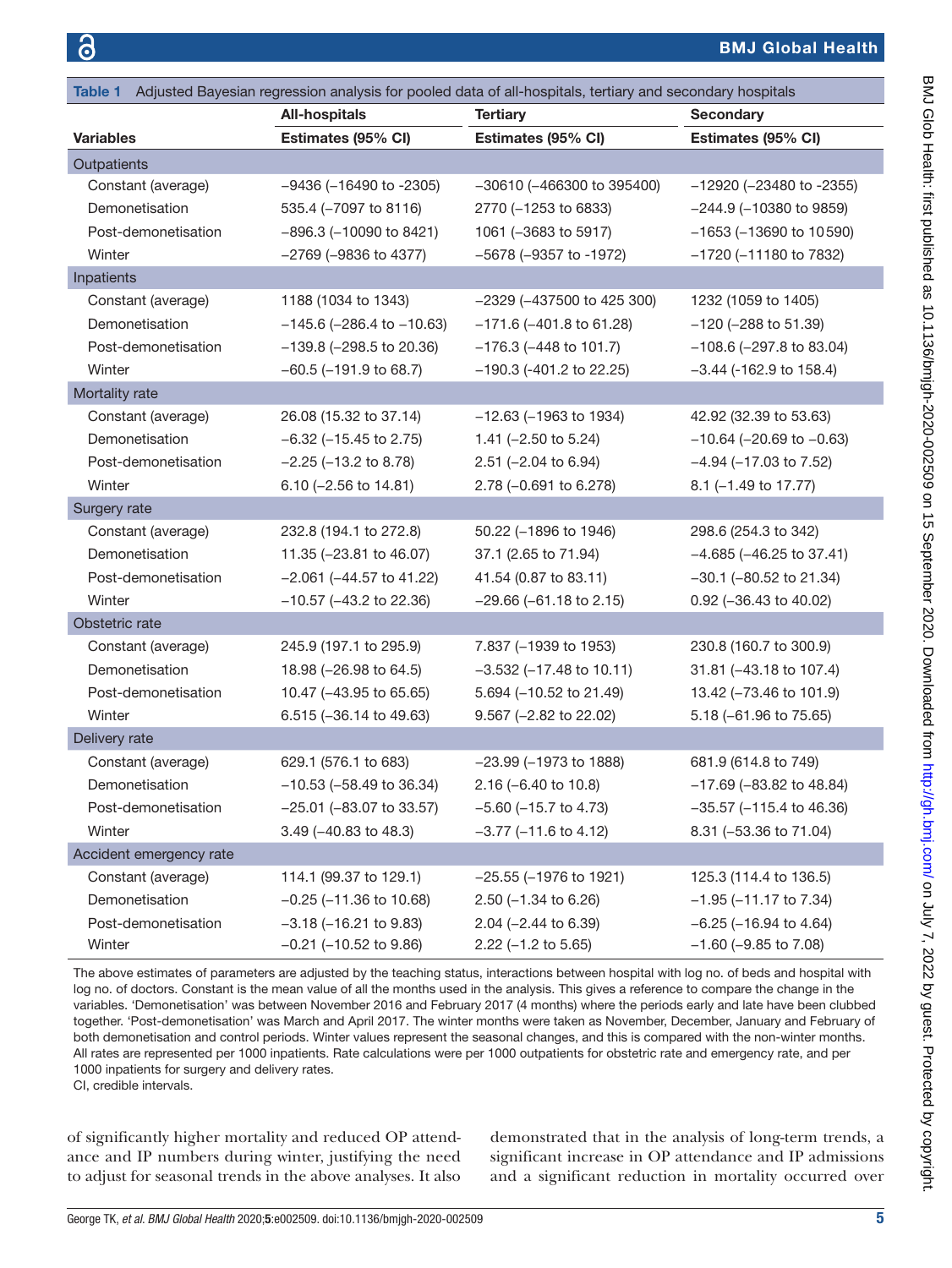|                                                       | <b>All-hospitals</b>         |            | <b>Tertiary centres</b> |             |          | <b>Secondary centres</b> |            |            |         |
|-------------------------------------------------------|------------------------------|------------|-------------------------|-------------|----------|--------------------------|------------|------------|---------|
|                                                       | Mean (SD)                    | $%$ change | P value                 | Mean (SD)   | % change | P value                  | Mean (SD)  | $%$ change | P value |
| <b>Period</b>                                         | <b>Demonetisation period</b> |            |                         |             |          |                          |            |            |         |
| Pre-demonetisation<br>(September 16-October<br>16)    | 4.46(2.50)                   | Ref        |                         | 7.49(1.30)  | Ref      |                          | 3.16(1.57) | Ref        |         |
| Early demonetisation<br>(November 16-<br>December 16) | 4.40(2.47)                   | $-6.11$    | 0.93                    | 7.40 (1.32) | $-8.88$  | 0.89                     | 3.11(1.51) | $-4.88$    | 0.93    |
| Late demonetisation<br>(January 17-February<br>17)    | 4.43(2.47)                   | $-3.15$    | 0.97                    | 7.46(1.30)  | $-2.96$  | 0.96                     | 3.13(1.49) | $-3.25$    | 0.95    |
| Post-demonetisation<br>(March 17-April 17)            | 4.62(2.56)                   | 17.59      | 0.83                    | 7.80(1.14)  | 36.34    | 0.64                     | 3.26(1.55) | 10.41      | 0.86    |
|                                                       | <b>Control period</b>        |            |                         |             |          |                          |            |            |         |
| Control 1<br>(September 15-October<br>15)             | 4.18(2.61)                   | Ref        |                         | 7.22(1.51)  | Ref      |                          | 2.88(1.72) | Ref        |         |
| Control 2<br>(November 15-<br>December 15)            | 3.97(2.73)                   | $-18.78$   | 0.80                    | 7.17(1.49)  | $-5.26$  | 0.94                     | 2.60(1.82) | $-23.97$   | 0.66    |
| Control 3<br>(January 16-February<br>16)              | 4.06(2.71)                   | $-11.22$   | 0.88                    | 7.29 (1.44) | 6.93     | 0.93                     | 2.68(1.74) | $-17.96$   | 0.75    |
| Control 4<br>(March 16-April 16)                      | 4.27(2.58)                   | 9.09       | 0.91                    | 7.35(1.46)  | 13.54    | 0.87                     | 2.95(1.63) | 7.36       | 0.91    |
|                                                       |                              |            |                         |             |          |                          |            |            |         |

<span id="page-5-0"></span>Table 2 Financial analysis of all-hospitals, tertiary and secondary centres

Total income (log-transformed values)

Total income is presented as log-transformed values. Demonetisation periods are from September 2016 to April 2017. Control periods are from September 2015 to April 2016.

time. In the lead centre, after adjusting for the effect of time and seasonality, Bayesian analysis did not show an effect of demonetisation on OP visits, IP numbers and mortality.

Specialty-specific analysis was also undertaken in the lead centre to assess if there was any difference in attendance for the various services. Although it was hypothesised that non-emergent services such as ophthalmology would be less used and other emergent (eg, chest pain, emergency visits) and stress-related (eg, psychiatric visits) services would witness increased numbers during the demonetisation period, no statistically significant trends were observed [\(online supplementary appendix](https://dx.doi.org/10.1136/bmjgh-2020-002509)  [5](https://dx.doi.org/10.1136/bmjgh-2020-002509)). There was a non-significant reduction in numbers of overseas patients during the early demonetisation period that was followed by a significant  $(p<0.001)$  increase in the late and post-demonetisation periods ([online supple](https://dx.doi.org/10.1136/bmjgh-2020-002509)[mentary appendix 6\)](https://dx.doi.org/10.1136/bmjgh-2020-002509).

# Financial analysis

There was no significant change in the income during demonetisation [\(table](#page-5-0) 2) or in the post-demonetisation period in all-hospital pooled data as well as secondary and tertiary centres. The proportion of non-cash component of income ([table](#page-6-0) 3) increased significantly from 35% to 60% (p=0.02) in tertiary centres and from 3% to 12% (p=0.06) in secondary centres, respectively, during

the demonetisation period. Post hoc analysis of longterm trends over 40 months of non-cash transactions from the lead centre showed a gradual increase in the proportion of non-cash transactions from 17% to 24% in the 14 months prior to demonetisation which peaked around 49% during demonetisation and settled to a new baseline of around 34% in the subsequent 22 months [\(figure](#page-6-1) 3). Analysis of these data demonstrates that there was a 25% increase in non-cash transactions during the combined early and late demonetisation period [\(online](https://dx.doi.org/10.1136/bmjgh-2020-002509) [supplementary appendix 7](https://dx.doi.org/10.1136/bmjgh-2020-002509)).

We observed that patient subsidy varied greatly from 4.7% to 50% of the annual income across hospitals, and hence, a pooled analysis was not possible due to the heterogeneity. Post hoc, we analysed pharmacy data from the lead centre and its four affiliated secondary centres for a 5-year period from January 2015. There was a significant effect of time on pharmacy revenue with a gradual increase in monthly pharmacy revenue over the 5-year period. There was a small non-significant reduction in pharmacy revenue during winter months. After adjusting for time and winter, Bayesian analysis demonstrated a significant reduction in monthly pharmacy revenue of 12.3 million rupees (95% CI −22.0 to −2.6) (USD −184000; 95% CI −330000 to −39000; USD∽Rs 67 in November 2016<sup>19</sup>) during demonetisation [\(online supplementary appendix 8](https://dx.doi.org/10.1136/bmjgh-2020-002509)).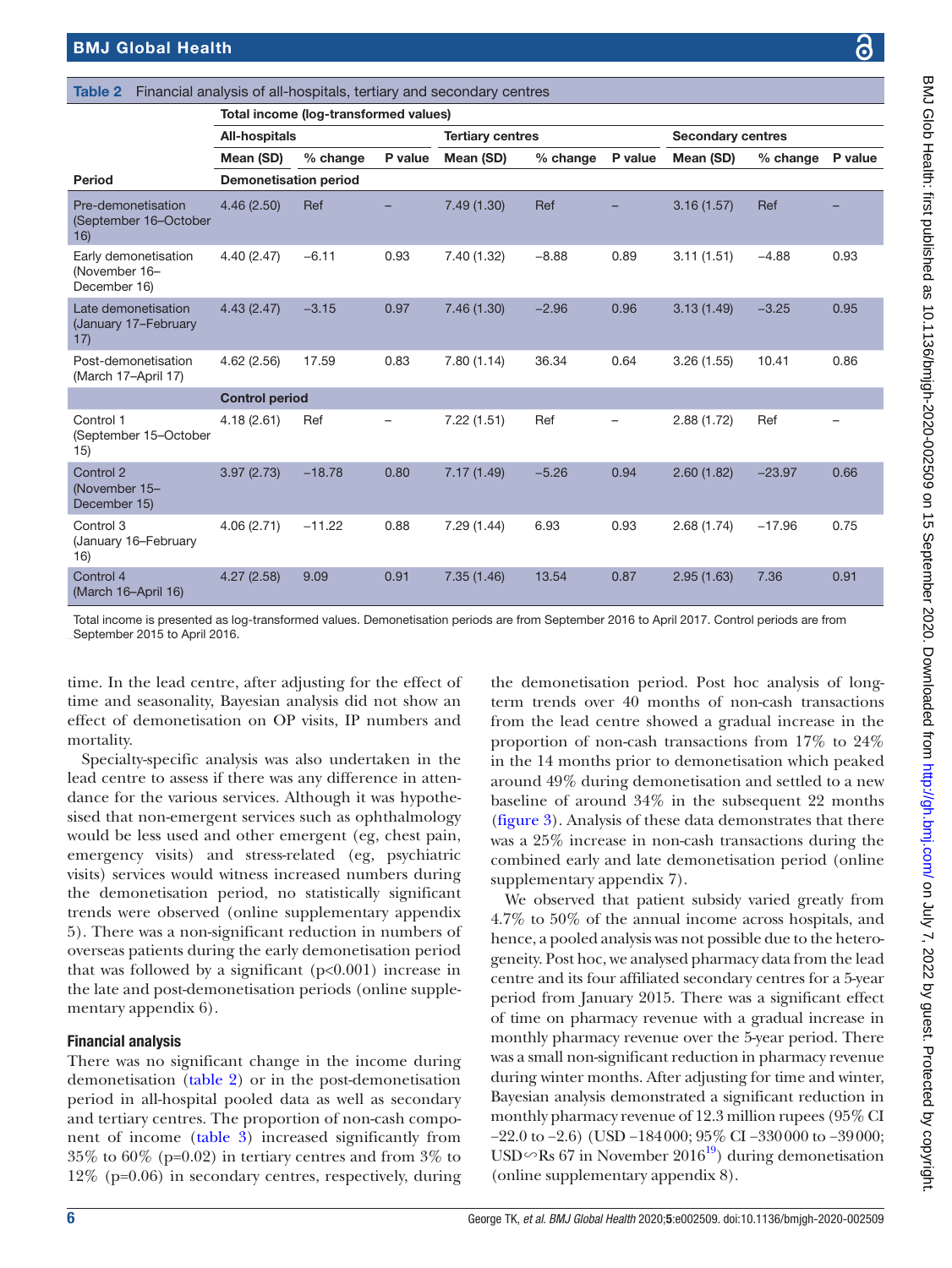<span id="page-6-0"></span>

| Table 3<br>Percentage of non-cash income among tertiary and secondary centres |                                       |                                            |      |               |         |                     |      |  |  |  |
|-------------------------------------------------------------------------------|---------------------------------------|--------------------------------------------|------|---------------|---------|---------------------|------|--|--|--|
|                                                                               | <b>Tertiary centres</b>               |                                            |      |               |         |                     |      |  |  |  |
| Variable                                                                      | September-October<br>Reference period | November-December P value January-February |      |               | P value | March-April P value |      |  |  |  |
| Non-cash                                                                      |                                       |                                            |      |               |         |                     |      |  |  |  |
| Demonetisation periods                                                        | 34.52 (16.70)                         | 60.05 (15.46)                              | 0.02 | 54.07 (16.53) | 0.07    | 55.11 (19.41)       | 0.08 |  |  |  |
| Control periods                                                               | 30.35 (15.10)                         | 30.74 (15.55)                              | 0.97 | 31.86 (14.92) | 0.86    | 30.63 (20.44)       | 0.98 |  |  |  |
|                                                                               | <b>Secondary centres</b>              |                                            |      |               |         |                     |      |  |  |  |
| Non-cash                                                                      |                                       |                                            |      |               |         |                     |      |  |  |  |
| Demonetisation periods                                                        | 2.80(4.14)                            | 12.31 (14.46)                              | 0.06 | 11.34 (12.55) | 0.38    | 6.38(6.02)          | 0.98 |  |  |  |
| Control periods                                                               | 1.93(3.41)                            | 1.89(3.46)                                 | 0.99 | 1.86(3.66)    | 0.43    | 2.00(3.16)          | 0.96 |  |  |  |

Here, non-cash transactions are represented as a percentage (S.D.) of the total transactions. As there are multiple comparisons, p<0.02 is considered as significant. Only three secondary centres had non-cash facilities. The demonetisation periods were from September 2016 to April 2017 and September–October 2016 was the pre-demonetisation reference period, November–December 2016 was the early demonetisation period, January–February 2017 was the late demonetisation period and March–April 2017 was the post-demonetisation period. The control periods were taken as corresponding months from September 2015 to April 2016.

#### **DISCUSSION**

This study is the first multicentre systematic longitudinal evaluation of the effects of demonetisation. In this study of 11 hospitals mainly from South India that were predominantly not-for-profit institutions, the effect of demonetisation on healthcare utilisation was heterogeneous and variable. The cardinal findings were that while some hospitals witnessed significant reduction in OP and IP numbers, emergency visits and mortality, others reported significantly increased OP numbers and emergency visits. Overall, at the pooled level, there were no significant changes in OP visits, surgery, delivery, mortality rates and finances during the different phases of the demonetisation period (tables [1 and 2\)](#page-4-0); the small but significant reduction in admission in the all-hospital level and mortality in the secondary level during demonetisation could have be incidental given the wide CI. Some of the trends observed in tertiary and secondary centres

[\(online supplementary appendix 2\)](https://dx.doi.org/10.1136/bmjgh-2020-002509) were not significant in a Bayesian regression analysis. Using episodes of psychiatric IP admissions, psychiatry outpatient visits and acute chest pain presentations as surrogates of acute stress, data from the lead centre did not demonstrate an increase in these stress-related presentations [\(online supplementary](https://dx.doi.org/10.1136/bmjgh-2020-002509) [appendix 4](https://dx.doi.org/10.1136/bmjgh-2020-002509)). Although there were no overall significant changes to hospital income patterns, individual centres experienced significant challenges in financial transactions and payments. There was a spike in cashless transactions during and post-demonetisation phase evident only in tertiary hospitals but not in the rural and regional areas. The lack of cash adversely affected the patients' ability to buy medications as evidenced by the significant drop in pharmacy income in the aggregate of five centres that were analysed. However, this phenomenon was shortlived and did not persist in the late demonetisation phase when cash was infused into the system from January 2017.



<span id="page-6-1"></span>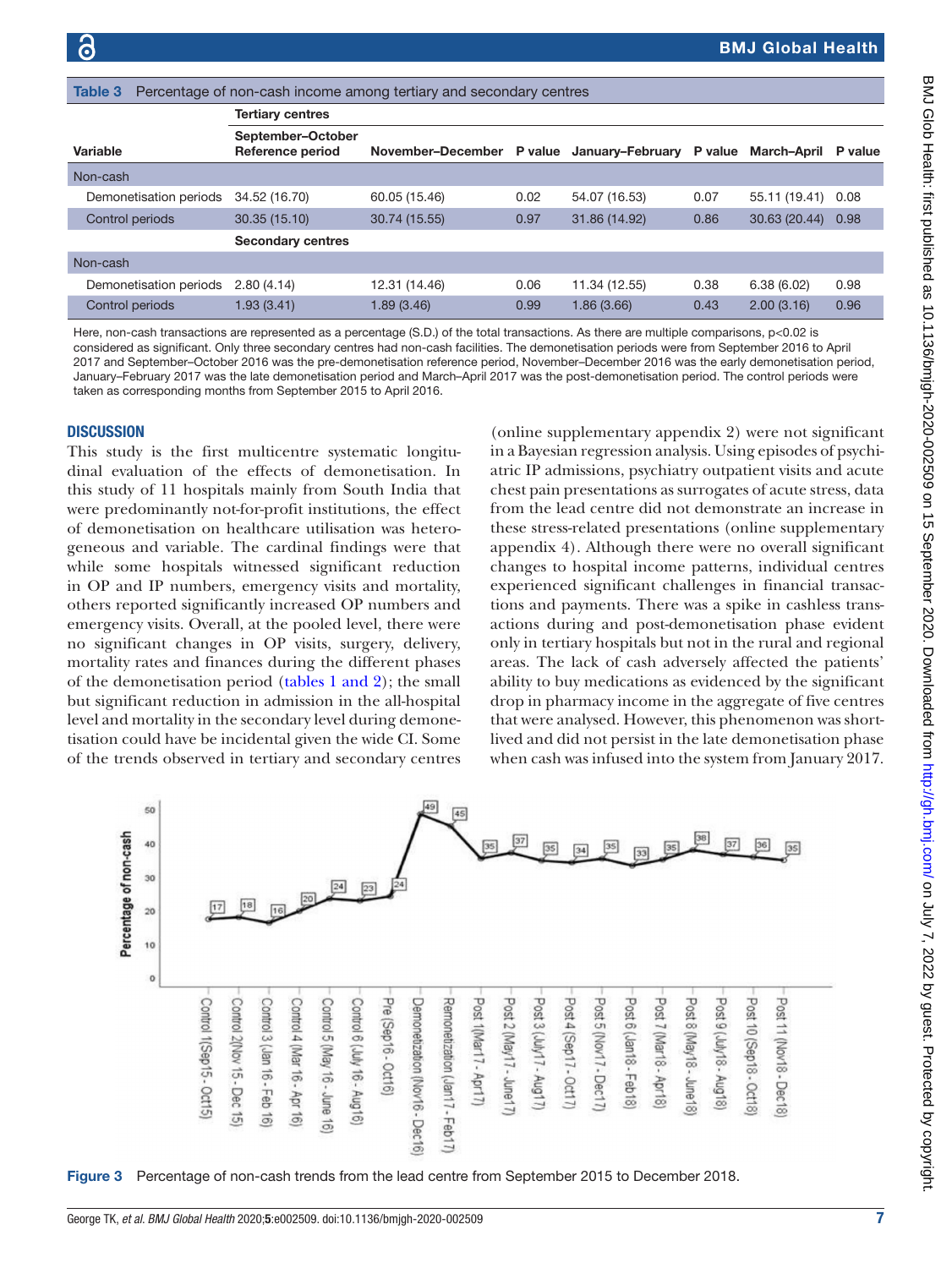This is the first study that examined trends in accessing healthcare services in relation to the implementation of an economic policy in India. We evaluated multiple domains—hospital presentations, admissions, surgery and obstetric admission and delivery rates, mortality and financial impact to hospitals. This was a multicentre study, from different geographical locations in the country. We adjusted our analysis for seasonal variation, hospital beds and number of doctors. The post hoc analysis of longterm hospital data from the lead tertiary centre showed significant effects of healthcare utilisation (IP and OP numbers) and outcome (mortality) over time as well as during winter, justifying the regression analysis of the primary data to adjust for seasonality.

There are several possible explanations for the lack of a consistent effect or an adverse impact of demonetisation on healthcare utilisation. The effects of such a policy on healthcare utilisation may be complex and are dependent on (1) geographical location (urban vs rural), (2) socioeconomic status (poorer patients more affected due to restricted access to electronic payments), (3) type of hospital (secondary vs tertiary) and (4) type of healthcare need (emergency vs routine). Further, because the period of economic hardship was short and the demonetisation period coincided with the winter months (when numbers are usually lower, as evidenced by the post hoc Bayesian analysis of long-term data), the effects were less pronounced. It is also likely that attendance to the complementary free public service hospitals may have increased. However, this was not assessed in this study. Although urban populations may be more affluent and have access to cashless transactions, no significant differences were noted between the tertiary hospitals that were situated in urban areas and secondary hospitals that were predominantly situated in rural areas.

There are some limitations to the study. Monthly data were used for analysis. During the demonetisation period, the most impactful time was the initial 7 weeks leading up to the deadline of 31 December 2016, to exchange or deposit the devalued currency; hence, a weekly analysis may have provided a better understanding of the trends. However, due to logistic reasons, this was not easily available from all centres. A large proportion of the participating centres were from South India and from one state, hence the results may not be representative of the national trend. There were no public centres, only one primary care centre and no non-allopathic centres. The latter contributes to a significant provision of healthcare in India. $^{20}$  Our data were from private, not-for-profit centres and hence its generalisability may be limited. These not-for-profit centres are well known for its longstanding charitable work and hence patients came to the hospitals knowing that they would not be turned back. Some institutions had a policy not to turn away any patient with an acute problem, irrespective of the ability to pay, others offered deferred payments or charitable work. One hospital (the lead centre) even provided food coupons for patients to eat in the hospital canteen

during the cash crunch period. In one centre, there were regional causes that had a reduction in patient numbers during the control periods. Some centres had the state or national health insurance for below the poverty line and hence some patients may have had access to essential services. The proportion of income and patients who used direct insurance for healthcare was not available. A reduced power from studying only 11 centres was another limitation.

It was unclear if the study had sufficient power to detect a difference between the time periods. As this was an observational study with no baseline data to inform power analysis, a realistic sample size calculation a priori was not possible. A post hoc analysis revealed that to detect an increase in mortality rate by 3 units (SD of 2.5 units) during the demonetisation period (ie, from 16 to 19 per 1000 admissions) at an alpha and beta of 5% and 20%, respectively, we needed to study 11 hospitals. However, with the observed mortality difference of 1.45 units and SD of 1.75 units, the study was underpowered with a beta of 50%. To detect a significant effect of demonetisation on mortality, we would have needed to include 23 hospitals. This was a limitation.

Our data were limited to a hospital dataset. We could not capture data on other aspects of healthcare use such as visits to family practitioners, purchase of medicines in pharmacies, attendances for immunisation and allied healthcare use. Other areas of interest such as the acute change in patient behaviour to medication adherence, vaccinations, alcohol consumption, smoking and the lag effects of these consequences were not studied. The impact on the health workforce and medical supplies obtained would have been useful. Access to national mortality registry besides hospital data would have provided an estimate of attributable mortality caused by lack of access to healthcare; however, such data are lacking.

While our data demonstrated variable effects of demonetisation on healthcare utilisation, precise assessment of the healthcare usage has a number of caveats. In general, over a short period of time, the state of health of communities and thus healthcare demand is relatively constant except for sudden concomitant emergencies such as epidemics or mass causalities, when there may be a sudden surge in healthcare needs. Healthcare demand and outcome can also change gradually over long periods of time as a result of changing prevalence of infectious diseases or non-communicable diseases.<sup>21</sup> <sup>22</sup> Health of the community and healthcare utilisation may follow different patterns during economic crisis. Sustained period of economic depression is likely to affect not only healthcare utilisation but also the health of the population. On the other hand, brief periods of 'cash crisis', as was the case with demonetisation, is likely to result in reduced healthcare utilisation in the short term rather than affecting the health status of the community. In our study, some centres reported reduced attendance during the cash crunch period, although in most hospitals there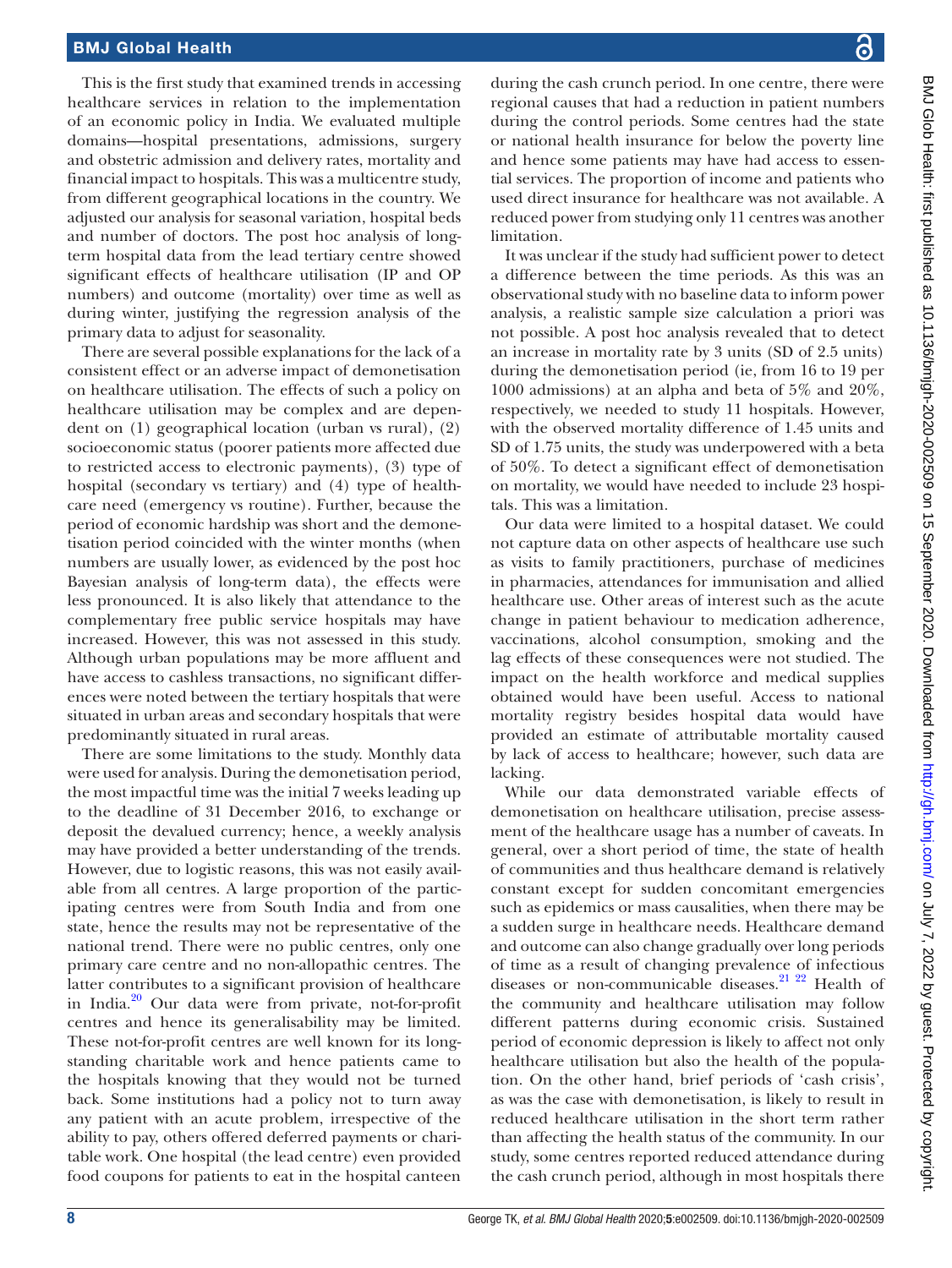was no change. There was no demonstrable increase in mortality during demonetisation; in fact, mortality was lower in three hospitals during that period [\(online](https://dx.doi.org/10.1136/bmjgh-2020-002509) [supplementary appendix 3](https://dx.doi.org/10.1136/bmjgh-2020-002509)).

The evidence on the effects of economic recession on health is varied, with some high-income countries reporting beneficial effects but low- and middle-income countries demonstrating a countercyclical effect. Studies from the USA and Ireland have suggested that economic crises may actually have some beneficial effects on health, probably as a result of reduction in health-compromising behaviours such as smoking, heavy drinking, sweetened beverages, fast food and transport accidents.<sup>23</sup> 24 However, studies from Brazil and other Latin America countries have demonstrated an increase in mortality with recession and rising unemployment.<sup>25</sup> <sup>26</sup> The reasons for the absence of a consistent effect in our study are uncertain and it may reflect reduced hospital attendance of sick patients or premature discharges before terminal events to offset additional costs. Alternatively, it is possible that patients were able to prioritise health, arrange for funds by borrowing and, especially in the tertiary, urban setting were able to switch to a cashless mode of payment. Since the hospitals in our study do not represent the entire healthcare landscape in India, it is likely that we are observing a partial hospital market where patients changed their preferences of centres based on affordability, access and availability of funds, hence explaining the variation in numbers.

We believe that the results from this study inform the debate on the effects of a short-term economic policy on private healthcare providers. Understanding population behaviour during acute economic stress may help us prepare effective ameliorative measures in times of difficulty. Prior to demonetisation, although 53% of the population had bank accounts, only around 5% used them for digital transactions. $27$  Even from our study, the trends in cashless usage in rural and regional India indicate that the population is probably not yet prepared for digital transactions. However, 2 years after the policy, it is reported that there has been a 440% increase in digital transactions and the number of account holders has increased to 79%; but only a third of the account holders used them in a year. $^{28}$  $^{28}$  $^{28}$  Setting up systems for collaboration of economic studies would help in providing valuable population-level data for future research that can prepare the health system in planning policy and to respond effectively to the needs of the country.

#### **CONCLUSIONS**

In conclusion, our study has shown that the implementation of the economic policy of demonetisation in the short term was associated with a heterogeneous effect on healthcare utilisation and outcomes. There was an increase in non-cash transactions in tertiary centres that persisted beyond the period of demonetisation. Future research focusing on the broader public sector, for-profit

corporate hospitals, primary and the AYUSH system of healthcare would provide a better understanding of the overall impact of economic policies on healthcare organisations.

#### Author affiliations

<sup>1</sup> General Medicine, Christian Medical College and Hospital Vellore, Vellore, Tamil Nadu, India

<sup>2</sup>Medical Intensive Care Unit, Christian Medical College and Hospital Vellore, Vellore, Tamil Nadu, India

<sup>3</sup>Biostatistics, Christian Medical College and Hospital Vellore, Vellore, India 4 General Medicine, Christian Hospital, Chhatarpur, Madhya Pradesh, India

<sup>5</sup>General Medicine, Makunda Christian Leprosy and General Hospital, Karimganj, Assam, India

6 Orthopedics, Duncan Hospital, Raxaul, Bihar, India

<sup>7</sup> Hospital Management, RUWSEC Hospital Tamil Nadu, Chengalpattu, Tamil Nadu, India

<sup>8</sup> General Surgery, Sri Narayani Hospital and Research Centre, Sripuram, Tamil Nadu, India

9 Nephrology, Madras Medical Mission, Chennai, Tamil Nadu, India

<sup>10</sup>Division of Critical Care, George Institute for Global Health, Sydney, New South Wales, Australia

Acknowledgements We would like to Acknowledge Dr. Amit Tyagi, Dr. Dhairiyarayar Jayaraj, Mr. Sezilian and Mr Suresh for their guidance and assistance.

Contributors We provide the list of authors with their contribution. TKG: Literature search, data collection, study design, interpretation and writing. JVP: Literature search, study design, data interpretation, writing and review. LJ: Study design, data interpretation, writing and review. BY: Data analysis, interpretation, drafting and approval of manuscript. SP: Data collection, interpretation, drafting and approval of manuscript. RMK: Data collection, interpretation, drafting and approval of manuscript. PJ: Data collection, interpretation, drafting and approval of manuscript. BP: Data collection. interpretation, drafting and approval of manuscript. AN: Data collection, interpretation, drafting and approval of manuscript. AZ: Study design, interpretation and approval of manuscript. KG: Study design, data collection, interpretation and approval of manuscript. GA: Data collection, interpretation and approval of manuscript. BV: Literature search, study design, data interpretation, writing, approval and review of manuscript.

Funding The authors have not declared a specific grant for this research from any funding agency in the public, commercial or not-for-profit sectors.

Competing interests None declared.

Patient and public involvement Patients and/or the public were not involved in the design, or conduct, or reporting or dissemination plans of this research.

Patient consent for publication Not required.

Ethics approval The study was approved by the Institutional Review Board (IRB) and Ethics committee of the lead hospital (Ref No. 10 868 (OBS) dated 27.09.2017) and the ethics committee or the respective administrative authority of the participating hospitals.

Provenance and peer review Not commissioned; externally peer reviewed.

Data availability statement Data are available upon request. The deidentified data is available with the corresponding author and available on request.

Open access This is an open access article distributed in accordance with the Creative Commons Attribution Non Commercial (CC BY-NC 4.0) license, which permits others to distribute, remix, adapt, build upon this work non-commercially, and license their derivative works on different terms, provided the original work is properly cited, appropriate credit is given, any changes made indicated, and the use is non-commercial. See:<http://creativecommons.org/licenses/by-nc/4.0/>.

#### **REFERENCES**

<span id="page-8-0"></span>1 Government of India, Ministry of Statistics and Programme Implementation. National Sample Survey Office. Key indicators of social consumption in India Health.NSS 71st round, 2015. Available: [http://www.icssrdataservice.in/datarepository/index.php/catalog/](http://www.icssrdataservice.in/datarepository/index.php/catalog/107/related_materials) [107/related\\_materials](http://www.icssrdataservice.in/datarepository/index.php/catalog/107/related_materials)